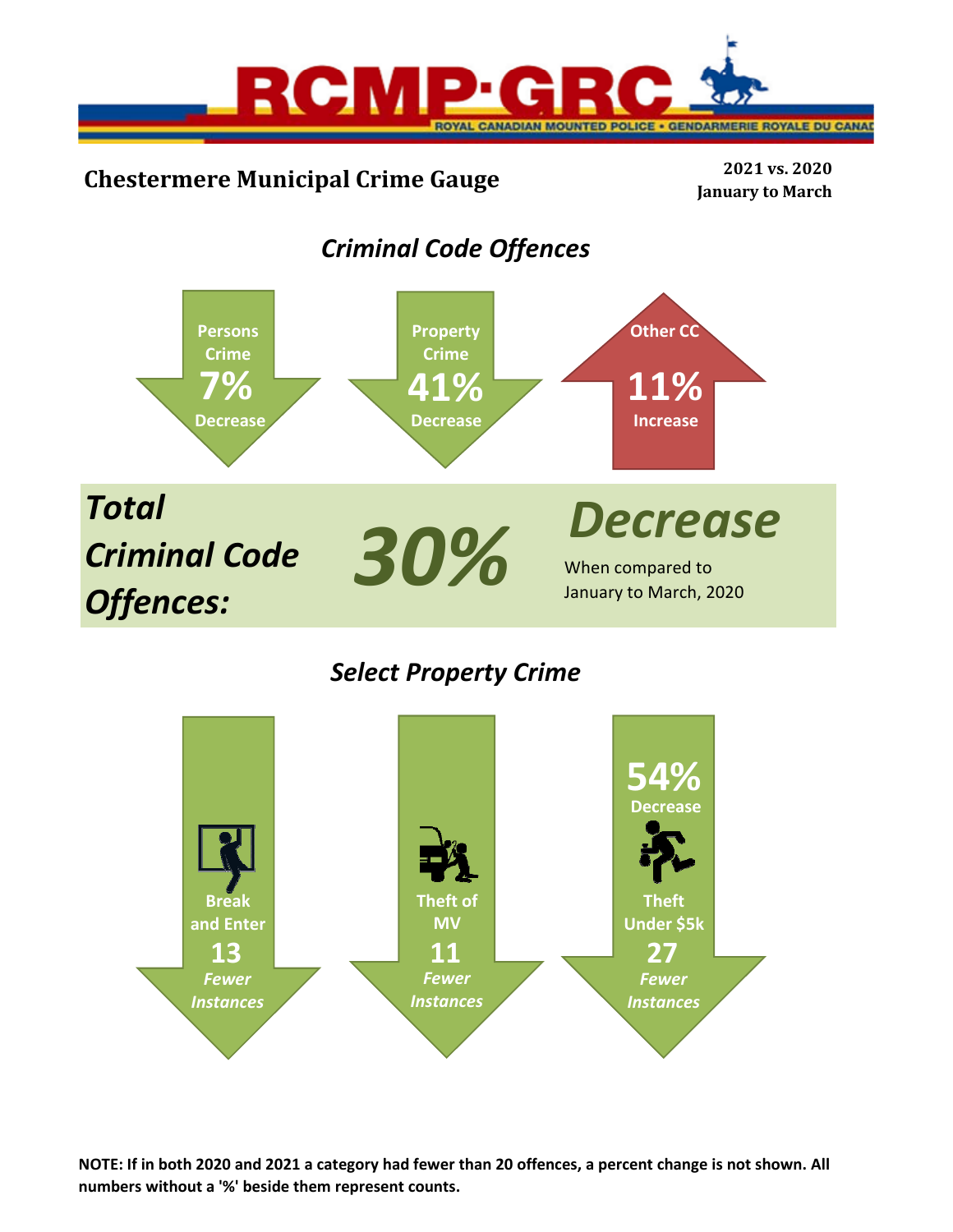## **Chestermere Municipal Detachment Crime Statistics (Actual) January to March: 2017 ‐ 2021**

| All categories contain "Attempted" and/or "Completed" |              |                |                |                |                |                |                         |                         | April 8, 2021            |
|-------------------------------------------------------|--------------|----------------|----------------|----------------|----------------|----------------|-------------------------|-------------------------|--------------------------|
| <b>CATEGORY</b>                                       | <b>Trend</b> | 2017           | 2018           | 2019           | 2020           | 2021           | % Change<br>2017 - 2021 | % Change<br>2020 - 2021 | Avg File +/-<br>per Year |
| Homicides & Offences Related to Death                 |              | $\pmb{0}$      | $\mathbf 0$    | $\mathbf 0$    | $\mathbf 0$    | $\mathbf{1}$   | N/A                     | N/A                     | 0.2                      |
| Robbery                                               |              | 0              | 0              | 0              | 0              | $\mathbf{1}$   | N/A                     | N/A                     | 0.2                      |
| <b>Sexual Assaults</b>                                |              | $\overline{2}$ | 6              | $\overline{2}$ | $\mathbf{1}$   | 3              | 50%                     | 200%                    | $-0.3$                   |
| <b>Other Sexual Offences</b>                          |              | 3              | 5              | $\mathbf 1$    | $\mathbf{1}$   | $\mathbf{1}$   | $-67%$                  | 0%                      | $-0.8$                   |
| Assault                                               |              | 29             | 18             | 16             | 20             | 11             | $-62%$                  | $-45%$                  | $-3.4$                   |
| Kidnapping/Hostage/Abduction                          |              | $\pmb{0}$      | $\pmb{0}$      | $\pmb{0}$      | $\overline{2}$ | 0              | N/A                     | $-100%$                 | 0.2                      |
| Extortion                                             |              | 0              | $\pmb{0}$      | $\mathbf{1}$   | 0              | 0              | N/A                     | N/A                     | 0.0                      |
| <b>Criminal Harassment</b>                            |              | $\overline{2}$ | 4              | 12             | 6              | 11             | 450%                    | 83%                     | 2.0                      |
| <b>Uttering Threats</b>                               |              | 6              | 13             | 9              | 13             | 12             | 100%                    | $-8%$                   | 1.2                      |
| <b>TOTAL PERSONS</b>                                  |              | 42             | 46             | 41             | 43             | 40             | $-5%$                   | $-7%$                   | $-0.7$                   |
| Break & Enter                                         |              | 9              | 6              | 17             | 16             | 3              | $-67%$                  | $-81%$                  | $-0.2$                   |
| Theft of Motor Vehicle                                |              | 14             | 27             | 12             | 19             | 8              | $-43%$                  | $-58%$                  | $-2.0$                   |
| Theft Over \$5,000                                    |              | $\sqrt{4}$     | $\overline{2}$ | $\overline{4}$ | 4              | 3              | $-25%$                  | $-25%$                  | 0.0                      |
| Theft Under \$5,000                                   |              | 54             | 50             | 44             | 50             | 23             | $-57%$                  | $-54%$                  | $-6.2$                   |
| Possn Stn Goods                                       |              | 19             | 38             | 19             | 10             | $\overline{4}$ | $-79%$                  | $-60%$                  | $-5.8$                   |
| Fraud                                                 |              | 21             | 24             | 24             | 19             | 16             | $-24%$                  | $-16%$                  | $-1.5$                   |
| Arson                                                 |              | 0              | $\mathbf{1}$   | 0              | 0              | $\mathbf{1}$   | N/A                     | N/A                     | 0.1                      |
| Mischief - Damage To Property                         |              | 0              | 0              | $\mathbf{1}$   | 25             | 23             | N/A                     | -8%                     | 7.1                      |
| Mischief - Other                                      |              | 34             | 48             | 30             | 15             | 13             | $-62%$                  | $-13%$                  | $-7.5$                   |
| <b>TOTAL PROPERTY</b>                                 |              | 155            | 196            | 151            | 158            | 94             | $-39%$                  | $-41%$                  | $-16.0$                  |
| <b>Offensive Weapons</b>                              |              | $\mathbf 1$    | 5              | 5              | $\mathbf 0$    | 0              | $-100%$                 | N/A                     | $-0.7$                   |
| Disturbing the peace                                  |              | 12             | 6              | 9              | 6              | 3              | $-75%$                  | $-50%$                  | $-1.8$                   |
| Fail to Comply & Breaches                             |              | 13             | 12             | 31             | 5              | 9              | $-31%$                  | 80%                     | $-1.5$                   |
| <b>OTHER CRIMINAL CODE</b>                            |              | $\overline{7}$ | 10             | 11             | $\overline{7}$ | 8              | 14%                     | 14%                     | $-0.1$                   |
| <b>TOTAL OTHER CRIMINAL CODE</b>                      |              | 33             | 33             | 56             | 18             | 20             | $-39%$                  | 11%                     | $-4.1$                   |
| TOTAL CRIMINAL CODE                                   |              | 230            | 275            | 248            | 219            | 154            | $-33%$                  | $-30%$                  | $-20.8$                  |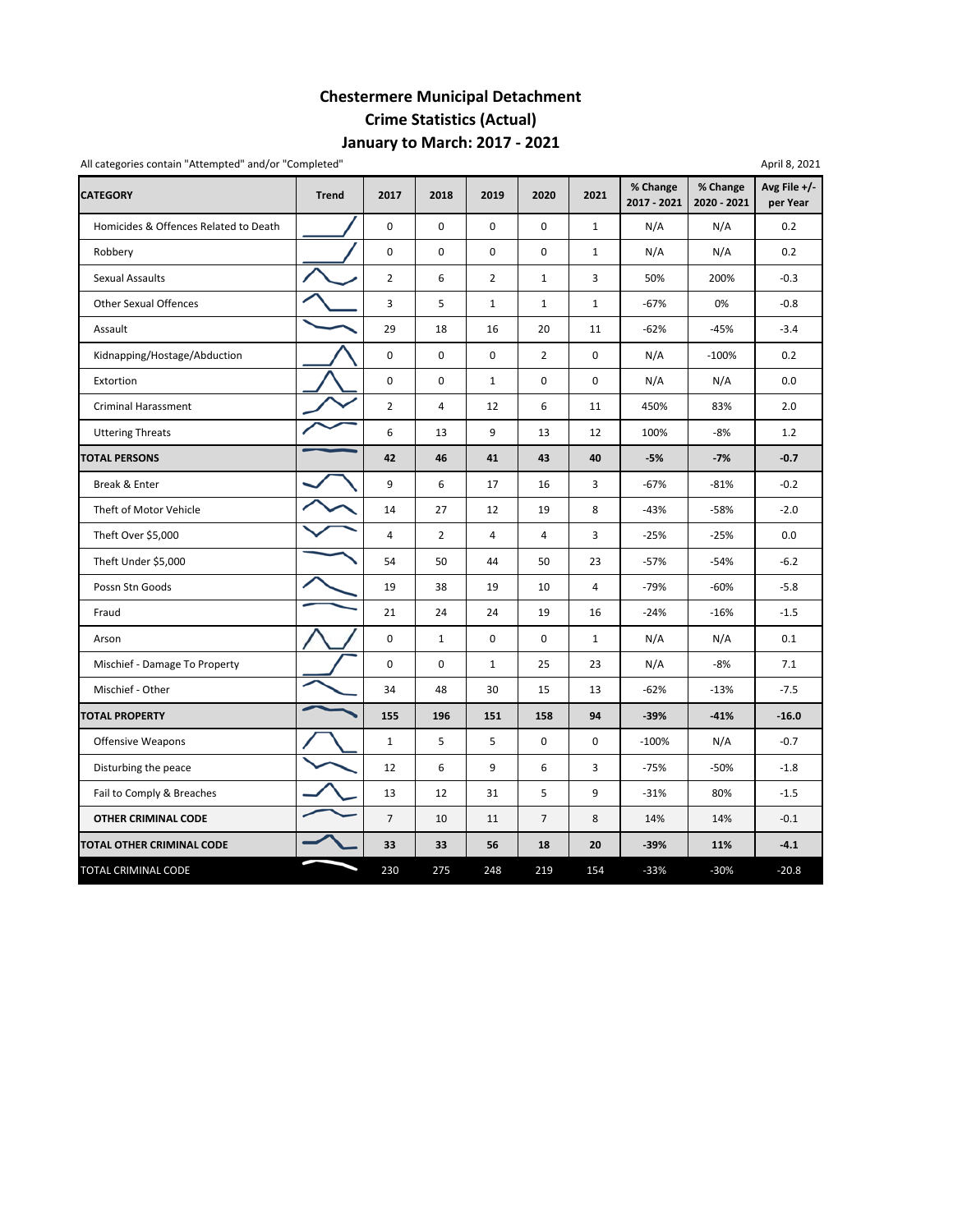## **Chestermere Municipal Detachment Crime Statistics (Actual) January to March: 2017 ‐ 2021**

| All categories contain "Attempted" and/or "Completed" |              |                |                |                |                |                         |                         |                         | April 8, 2021            |
|-------------------------------------------------------|--------------|----------------|----------------|----------------|----------------|-------------------------|-------------------------|-------------------------|--------------------------|
| <b>CATEGORY</b>                                       | <b>Trend</b> | 2017           | 2018           | 2019           | 2020           | 2021                    | % Change<br>2017 - 2021 | % Change<br>2020 - 2021 | Avg File +/-<br>per Year |
| Drug Enforcement - Production                         |              | 0              | 0              | $\mathbf 0$    | $\pmb{0}$      | 0                       | N/A                     | N/A                     | 0.0                      |
| Drug Enforcement - Possession                         |              | 10             | 8              | $\mathbf{1}$   | $\mathbf{1}$   | 0                       | $-100%$                 | $-100%$                 | $-2.7$                   |
| Drug Enforcement - Trafficking                        |              | $\overline{2}$ | $\mathbf{1}$   | $\mathbf 1$    | 3              | 0                       | $-100%$                 | $-100%$                 | $-0.2$                   |
| Drug Enforcement - Other                              |              | $\pmb{0}$      | 0              | $\mathsf 0$    | $\pmb{0}$      | 0                       | N/A                     | N/A                     | 0.0                      |
| <b>Total Drugs</b>                                    |              | 12             | 9              | $\mathbf{2}$   | $\overline{4}$ | 0                       | $-100%$                 | $-100%$                 | $-2.9$                   |
| Cannabis Enforcement                                  |              | $\pmb{0}$      | 0              | $\pmb{0}$      | $\mathbf 0$    | 0                       | N/A                     | N/A                     | 0.0                      |
| Federal - General                                     |              | $\overline{2}$ | $\overline{2}$ | $\overline{2}$ | $\mathbf 1$    | 4                       | 100%                    | 300%                    | 0.3                      |
| <b>TOTAL FEDERAL</b>                                  |              | 14             | 11             | 4              | 5              | 4                       | $-71%$                  | $-20%$                  | $-2.6$                   |
| Liquor Act                                            |              | 5              | 9              | 10             | 14             | 10                      | 100%                    | $-29%$                  | 1.5                      |
| Cannabis Act                                          |              | $\mathbf 0$    | 0              | 4              | 11             | 6                       | N/A                     | -45%                    | 2.3                      |
| Mental Health Act                                     |              | 31             | 17             | 27             | 33             | 21                      | $-32%$                  | $-36%$                  | $-0.4$                   |
| <b>Other Provincial Stats</b>                         |              | 30             | 31             | 37             | 32             | 48                      | 60%                     | 50%                     | 3.7                      |
| <b>Total Provincial Stats</b>                         |              | 66             | 57             | 78             | 90             | 85                      | 29%                     | -6%                     | 7.1                      |
| Municipal By-laws Traffic                             |              | 3              | $\overline{4}$ | 12             | 14             | 5                       | 67%                     | $-64%$                  | 1.4                      |
| Municipal By-laws                                     |              | 70             | 73             | 48             | 65             | 46                      | $-34%$                  | $-29%$                  | $-5.6$                   |
| <b>Total Municipal</b>                                |              | 73             | 77             | 60             | 79             | 51                      | $-30%$                  | $-35%$                  | $-4.2$                   |
| Fatals                                                |              | $\pmb{0}$      | 0              | $\mathsf 0$    | $\pmb{0}$      | 0                       | N/A                     | N/A                     | 0.0                      |
| Injury MVC                                            |              | $\overline{7}$ | 8              | 9              | 6              | 5                       | $-29%$                  | $-17%$                  | $-0.6$                   |
| Property Damage MVC (Reportable)                      |              | 70             | 64             | 69             | 48             | 41                      | $-41%$                  | $-15%$                  | $-7.4$                   |
| Property Damage MVC (Non Reportable)                  |              | 8              | 17             | 11             | $\overline{7}$ | 10                      | 25%                     | 43%                     | $-0.6$                   |
| <b>TOTAL MVC</b>                                      |              | 85             | 89             | 89             | 61             | 56                      | $-34%$                  | $-8%$                   | $-8.6$                   |
| Roadside Suspension - Alcohol (Prov)                  |              | 0              | 0              | 0              | 0              | 10                      | N/A                     | N/A                     | 2.0                      |
| Roadside Suspension - Drugs (Prov)                    |              | 0              | 0              | $\mathsf 0$    | 0              | $\overline{2}$          | N/A                     | N/A                     | 0.4                      |
| <b>Total Provincial Traffic</b>                       |              | 210            | 1,002          | 1,575          | 1,500          | 1,518                   | 623%                    | 1%                      | 311.4                    |
| <b>Other Traffic</b>                                  |              | $\pmb{4}$      | 6              | 3              | 10             | $\mathbf{1}$            | $-75%$                  | -90%                    | $-0.2$                   |
| <b>Criminal Code Traffic</b>                          |              | 22             | 23             | 21             | 17             | 15                      | $-32%$                  | $-12%$                  | $-2.0$                   |
| <b>Common Police Activities</b>                       |              |                |                |                |                |                         |                         |                         |                          |
| <b>False Alarms</b>                                   |              | 71             | 75             | 26             | 18             | 15                      | $-79%$                  | $-17%$                  | $-16.9$                  |
| False/Abandoned 911 Call and 911 Act                  |              | 4              | 6              | 0              | 8              | $\overline{\mathbf{z}}$ | 75%                     | $-13%$                  | 0.8                      |
| Suspicious Person/Vehicle/Property                    |              | 41             | 37             | 54             | 50             | 48                      | 17%                     | $-4%$                   | 2.7                      |
| <b>Persons Reported Missing</b>                       |              | 4              | 11             | 10             | 8              | 6                       | 50%                     | -25%                    | 0.1                      |
| Search Warrants                                       |              | $\mathbf 0$    | 0              | $\mathbf{1}$   | $\pmb{0}$      | $\mathbf{1}$            | N/A                     | N/A                     | 0.2                      |
| Spousal Abuse - Survey Code (Reported)                |              | 50             | 38             | 57             | 41             | 43                      | $-14%$                  | 5%                      | $-1.1$                   |
| Form 10 (MHA) (Reported)                              |              | $\mathbf 0$    | 0              | $\mathbf 0$    | 13             | 5                       | N/A                     | $-62%$                  | 2.3                      |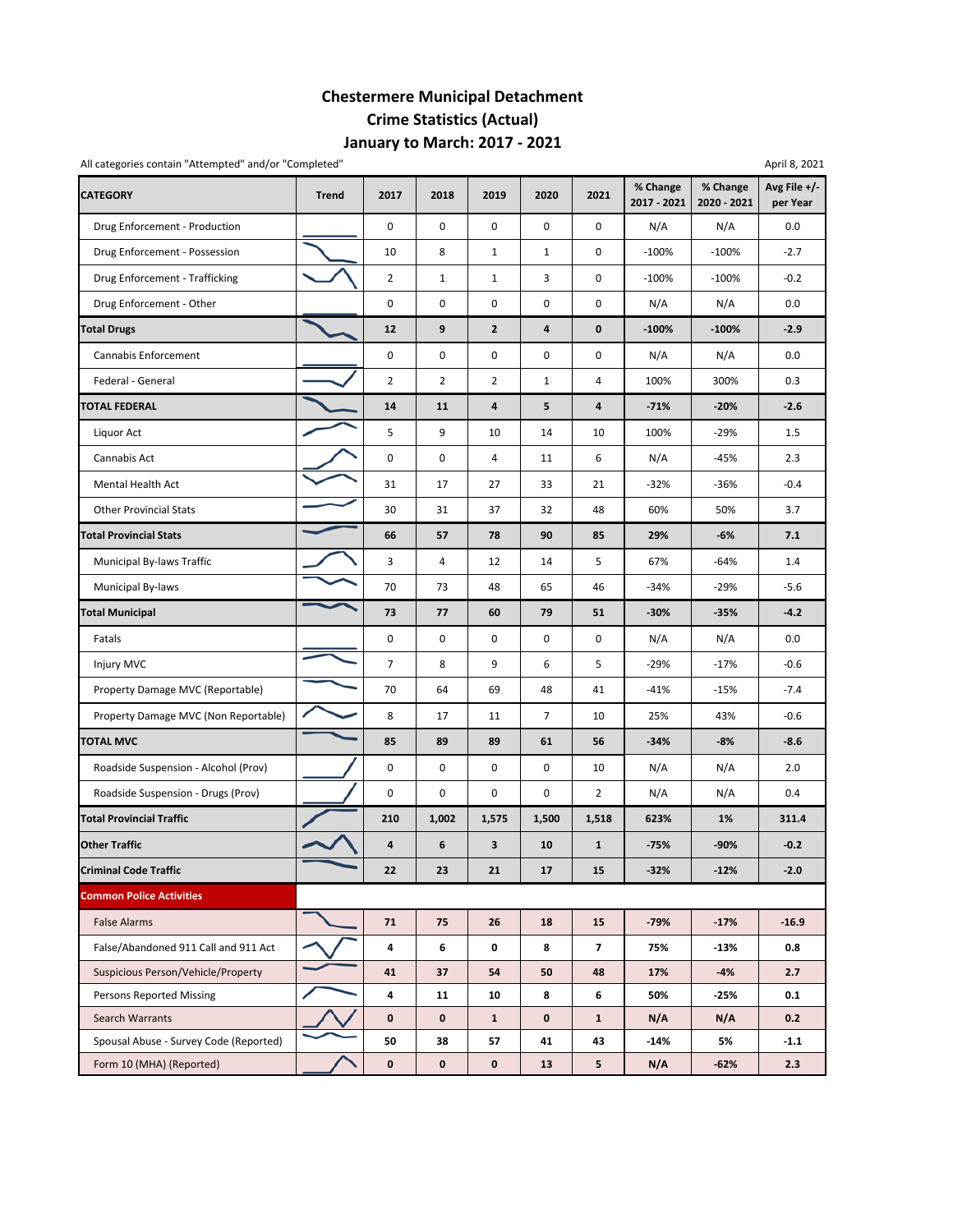### **Chestermere Municipal Detachment Crime Statistics (Actual) March: 2017 ‐ 2021**

| <b>CATEGORY</b>                       | <b>Trend</b> | 2017           | 2018           | 2019           | 2020           | 2021           | % Change<br>2017 - 2021 | % Change<br>2020 - 2021 | Avg File +/-<br>per Year |
|---------------------------------------|--------------|----------------|----------------|----------------|----------------|----------------|-------------------------|-------------------------|--------------------------|
| Homicides & Offences Related to Death |              | $\mathbf 0$    | $\mathbf 0$    | $\Omega$       | $\mathbf 0$    | 0              | N/A                     | N/A                     | 0.0                      |
| Robbery                               |              | 0              | $\pmb{0}$      | $\mathsf 0$    | $\mathbf 0$    | $\mathbf{1}$   | N/A                     | N/A                     | 0.2                      |
| Sexual Assaults                       |              | $\mathbf 0$    | $\mathbf 0$    | $\mathbf{1}$   | $\mathbf 0$    | 0              | N/A                     | N/A                     | 0.0                      |
| <b>Other Sexual Offences</b>          |              | $\overline{2}$ | $\pmb{0}$      | $\mathbf{1}$   | $\mathbf{1}$   | $\pmb{0}$      | $-100%$                 | $-100%$                 | $-0.3$                   |
| Assault                               |              | 8              | 6              | 6              | 9              | $\overline{4}$ | $-50%$                  | $-56%$                  | $-0.5$                   |
| Kidnapping/Hostage/Abduction          |              | 0              | $\pmb{0}$      | $\pmb{0}$      | $\overline{2}$ | 0              | N/A                     | $-100%$                 | 0.2                      |
| Extortion                             |              | 0              | $\pmb{0}$      | $\pmb{0}$      | 0              | 0              | N/A                     | N/A                     | 0.0                      |
| <b>Criminal Harassment</b>            |              | $\mathbf 0$    | $\overline{2}$ | 6              | 3              | $\overline{2}$ | N/A                     | $-33%$                  | 0.5                      |
| <b>Uttering Threats</b>               |              | 0              | $\overline{4}$ | 3              | 5              | 6              | N/A                     | 20%                     | 1.3                      |
| <b>TOTAL PERSONS</b>                  |              | 10             | 12             | 17             | 20             | 13             | 30%                     | $-35%$                  | 1.4                      |
| Break & Enter                         |              | 5              | $\overline{2}$ | $\overline{7}$ | $\overline{7}$ | $\mathbf 0$    | $-100%$                 | $-100%$                 | $-0.5$                   |
| Theft of Motor Vehicle                |              | 6              | 8              | 5              | 6              | 0              | $-100%$                 | $-100%$                 | $-1.4$                   |
| Theft Over \$5,000                    |              | $\mathbf 1$    | $\pmb{0}$      | $\mathbf{1}$   | $\mathbf{1}$   | $\overline{2}$ | 100%                    | 100%                    | 0.3                      |
| Theft Under \$5,000                   |              | 21             | 20             | 14             | 17             | 3              | $-86%$                  | $-82%$                  | $-3.9$                   |
| Possn Stn Goods                       |              | 4              | 13             | 3              | 3              | $\overline{2}$ | $-50%$                  | $-33%$                  | $-1.4$                   |
| Fraud                                 |              | 9              | 11             | 11             | 5              | 4              | $-56%$                  | $-20%$                  | $-1.6$                   |
| Arson                                 |              | $\mathbf 0$    | $\mathbf 0$    | $\mathbf 0$    | 0              | $\mathbf 0$    | N/A                     | N/A                     | 0.0                      |
| Mischief - Damage To Property         |              | 0              | $\mathbf 0$    | $\mathbf{1}$   | 9              | $\overline{7}$ | N/A                     | $-22%$                  | 2.3                      |
| Mischief - Other                      |              | 16             | 21             | 11             | 8              | $\overline{7}$ | $-56%$                  | $-13%$                  | $-3.1$                   |
| <b>TOTAL PROPERTY</b>                 |              | 62             | 75             | 53             | 56             | 25             | $-60%$                  | $-55%$                  | $-9.3$                   |
| Offensive Weapons                     |              | 0              | $\overline{2}$ | 3              | $\pmb{0}$      | $\pmb{0}$      | N/A                     | N/A                     | $-0.2$                   |
| Disturbing the peace                  |              | $\overline{4}$ | $\overline{2}$ | $\mathbf 1$    | 0              | $\mathbf 1$    | $-75%$                  | N/A                     | $-0.8$                   |
| Fail to Comply & Breaches             |              | 4              | 6              | 11             | $\mathbf{1}$   | $\mathbf{1}$   | $-75%$                  | 0%                      | $-1.1$                   |
| <b>OTHER CRIMINAL CODE</b>            |              | $\overline{2}$ | $\overline{4}$ | $\mathbf 0$    | $\overline{2}$ | $\mathbf{1}$   | $-50%$                  | $-50%$                  | $-0.4$                   |
| TOTAL OTHER CRIMINAL CODE             |              | 10             | 14             | 15             | 3              | 3              | $-70%$                  | 0%                      | $-2.5$                   |
| <b>TOTAL CRIMINAL CODE</b>            |              | 82             | 101            | 85             | 79             | 41             | $-50%$                  | $-48%$                  | $-10.4$                  |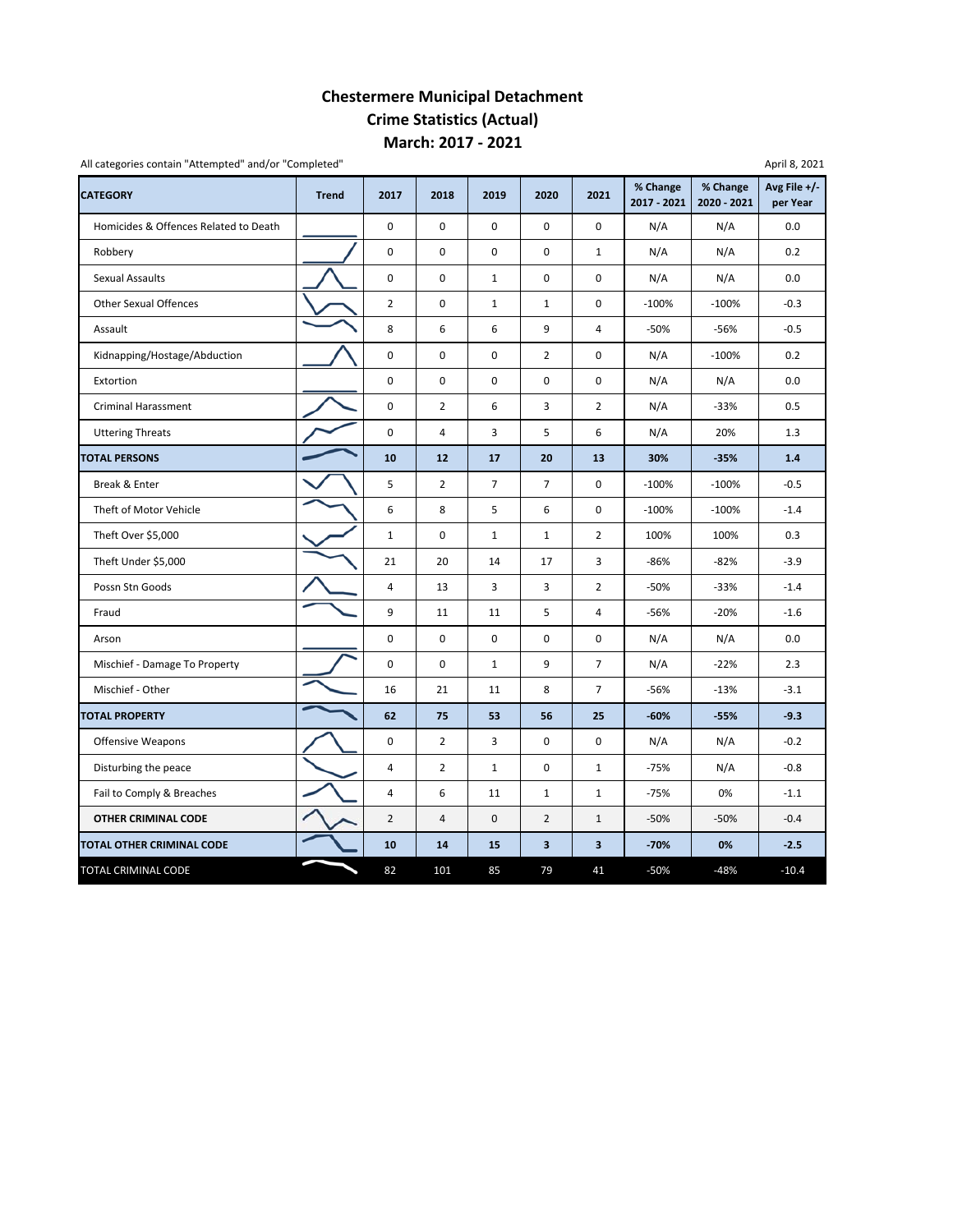### **Chestermere Municipal Detachment Crime Statistics (Actual) March: 2017 ‐ 2021**

| All categories contain "Attempted" and/or "Completed" |              |                         |                         |                |                         |                         |                         |                         | April 8, 2021            |
|-------------------------------------------------------|--------------|-------------------------|-------------------------|----------------|-------------------------|-------------------------|-------------------------|-------------------------|--------------------------|
| <b>CATEGORY</b>                                       | <b>Trend</b> | 2017                    | 2018                    | 2019           | 2020                    | 2021                    | % Change<br>2017 - 2021 | % Change<br>2020 - 2021 | Avg File +/-<br>per Year |
| Drug Enforcement - Production                         |              | 0                       | 0                       | $\mathbf 0$    | $\pmb{0}$               | 0                       | N/A                     | N/A                     | 0.0                      |
| Drug Enforcement - Possession                         |              | $\overline{2}$          | 5                       | $\pmb{0}$      | $\mathbf{1}$            | 0                       | $-100%$                 | $-100%$                 | $-0.8$                   |
| Drug Enforcement - Trafficking                        |              | $\mathbf 1$             | $\mathbf{1}$            | $\mathsf 0$    | $\mathbf 1$             | 0                       | $-100%$                 | $-100%$                 | $-0.2$                   |
| Drug Enforcement - Other                              |              | $\pmb{0}$               | 0                       | $\mathsf 0$    | $\pmb{0}$               | 0                       | N/A                     | N/A                     | 0.0                      |
| <b>Total Drugs</b>                                    |              | $\overline{\mathbf{3}}$ | 6                       | $\mathbf{0}$   | $\overline{2}$          | 0                       | $-100%$                 | $-100%$                 | $-1.0$                   |
| Cannabis Enforcement                                  |              | $\pmb{0}$               | 0                       | $\pmb{0}$      | 0                       | 0                       | N/A                     | N/A                     | 0.0                      |
| Federal - General                                     |              | $\mathbf 1$             | $\mathbf{1}$            | $\mathbf{1}$   | $\pmb{0}$               | 0                       | $-100%$                 | N/A                     | $-0.3$                   |
| TOTAL FEDERAL                                         |              | 4                       | $\overline{\mathbf{z}}$ | $\mathbf{1}$   | $\overline{2}$          | 0                       | $-100%$                 | $-100%$                 | $-1.3$                   |
| Liquor Act                                            |              | 3                       | 4                       | 6              | $\mathbf{1}$            | 4                       | 33%                     | 300%                    | $-0.1$                   |
| Cannabis Act                                          |              | $\pmb{0}$               | 0                       | $\mathbf{1}$   | 3                       | 4                       | N/A                     | 33%                     | 1.1                      |
| Mental Health Act                                     |              | 11                      | 5                       | 10             | 13                      | 12                      | 9%                      | -8%                     | 1.0                      |
| <b>Other Provincial Stats</b>                         |              | 14                      | 15                      | 11             | 13                      | 17                      | 21%                     | 31%                     | 0.4                      |
| <b>Total Provincial Stats</b>                         |              | 28                      | 24                      | 28             | 30                      | 37                      | 32%                     | 23%                     | 2.4                      |
| Municipal By-laws Traffic                             |              | $\mathbf{1}$            | 0                       | $\overline{2}$ | $\mathbf{1}$            | $\mathbf{1}$            | 0%                      | 0%                      | 0.1                      |
| Municipal By-laws                                     |              | 23                      | 27                      | 17             | 16                      | 19                      | $-17%$                  | 19%                     | $-1.9$                   |
| <b>Total Municipal</b>                                |              | 24                      | 27                      | 19             | 17                      | 20                      | $-17%$                  | 18%                     | $-1.8$                   |
| Fatals                                                |              | $\pmb{0}$               | 0                       | $\mathsf 0$    | $\pmb{0}$               | 0                       | N/A                     | N/A                     | 0.0                      |
| Injury MVC                                            |              | $\overline{4}$          | 2                       | 5              | $\mathbf 1$             | $\overline{2}$          | $-50%$                  | 100%                    | $-0.5$                   |
| Property Damage MVC (Reportable)                      |              | 26                      | 19                      | 15             | 12                      | 19                      | $-27%$                  | 58%                     | $-2.1$                   |
| Property Damage MVC (Non Reportable)                  |              | 3                       | 8                       | 4              | $\overline{2}$          | 5                       | 67%                     | 150%                    | $-0.2$                   |
| <b>TOTAL MVC</b>                                      |              | 33                      | 29                      | 24             | 15                      | 26                      | $-21%$                  | 73%                     | $-2.8$                   |
| Roadside Suspension - Alcohol (Prov)                  |              | $\pmb{0}$               | 0                       | 0              | 0                       | 6                       | N/A                     | N/A                     | 1.2                      |
| Roadside Suspension - Drugs (Prov)                    |              | $\pmb{0}$               | 0                       | $\mathsf 0$    | $\pmb{0}$               | $\mathbf{1}$            | N/A                     | N/A                     | 0.2                      |
| <b>Total Provincial Traffic</b>                       |              | 69                      | 253                     | 644            | 280                     | 538                     | 680%                    | 92%                     | 96.5                     |
| <b>Other Traffic</b>                                  |              | $\overline{2}$          | $\mathbf 2$             | $\mathbf{1}$   | $\bf{0}$                | 0                       | $-100%$                 | N/A                     | $-0.6$                   |
| <b>Criminal Code Traffic</b>                          |              | 5                       | $\overline{7}$          | $\overline{7}$ | $\overline{\mathbf{3}}$ | $\mathbf{2}$            | $-60%$                  | $-33%$                  | $-1.0$                   |
| <b>Common Police Activities</b>                       |              |                         |                         |                |                         |                         |                         |                         |                          |
| <b>False Alarms</b>                                   |              | 19                      | 23                      | $\overline{7}$ | $5\phantom{a}$          | $\overline{\mathbf{4}}$ | $-79%$                  | $-20%$                  | $-4.8$                   |
| False/Abandoned 911 Call and 911 Act                  |              | $\mathbf 1$             | 3                       | 0              | 4                       | 2                       | 100%                    | -50%                    | 0.3                      |
| Suspicious Person/Vehicle/Property                    |              | 8                       | 5                       | 21             | 18                      | 25                      | 213%                    | 39%                     | 4.7                      |
| <b>Persons Reported Missing</b>                       |              | $\mathbf{1}$            | $\mathbf{2}$            | 3              | 4                       | 4                       | 300%                    | 0%                      | 0.8                      |
| Search Warrants                                       |              | $\pmb{0}$               | 0                       | $\mathbf 0$    | $\pmb{0}$               | $\mathbf{1}$            | N/A                     | N/A                     | 0.2                      |
| Spousal Abuse - Survey Code (Reported)                |              | 16                      | 9                       | 15             | 17                      | 14                      | $-13%$                  | $-18%$                  | 0.4                      |
| Form 10 (MHA) (Reported)                              |              | $\pmb{0}$               | 0                       | $\mathbf 0$    | $\overline{\mathbf{a}}$ | $\mathbf{1}$            | N/A                     | $-75%$                  | 0.6                      |